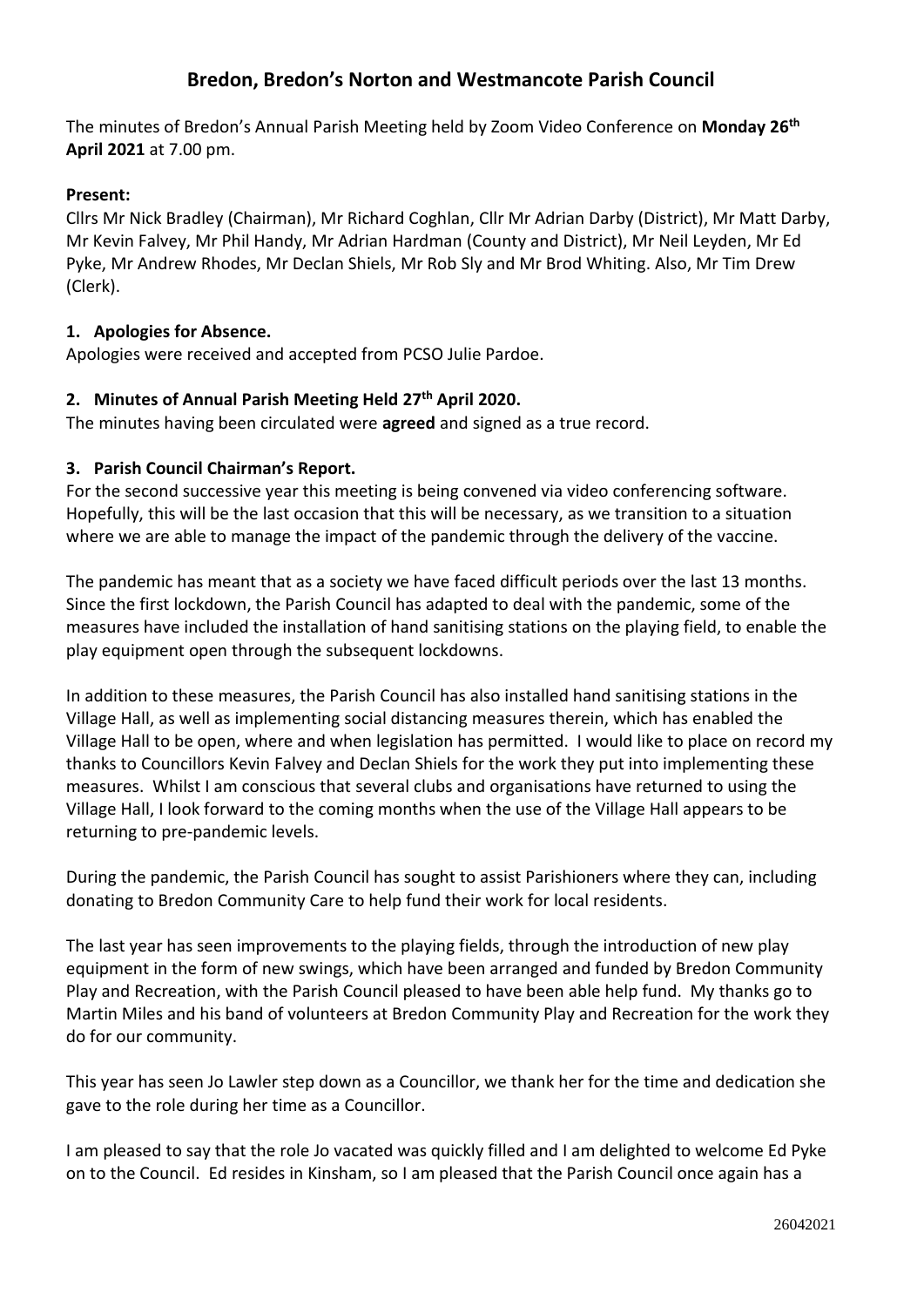resident of each of the 5 villages representing them on the Council, thereby ensuring that the views of the 5 villages are represented.

As reported last year, the Parish remains under the threat of major development, as the major planning applications we faced last year are still to be decided, being:

- 18/00771/OUT for 500 new homes on the site known as 'Land at Mitton', despite the application being submitted in April 2018, 3 years ago,
- 20/00008 for a proposed primary school on the same site is also yet to be decided, despite it being submitted 16 months ago.

In addition to these applications there are reviews Local Plans including the South Worcestershire Development Plan, which is proposing a strategic development on the 'Land at Mitton' site, extending the current application for 500 homes to 1,000 new homes on the site.

In the neighbouring District of Tewkesbury, the Tewkesbury Garden Town continues to progress with plans for 10,000 new homes, as well as provision of employment sites and a commercial centre. As part of the proposed Tewkesbury Garden Town, an application was submitted last year for a bridge over the railway line between Northway and Bredon, which was approved by Tewkesbury District Councils Planning Committee in March with the Decision now published.

At each stage of the process for each of these planning matters, the Parish Council has acted on the views expressed by Parishioners in the public meetings conducted prior to the pandemic and will continue to do so.

As can be seen, it continues to be the case, that the major issue the Council has faced in the last year outside of the pandemic, as is likely to be the case in the coming year, will relate to planning, with the extent and scale of these seemingly not abating.

Consequently, time has been spent liaising with our neighbouring Parish Councils, both within Wychavon as well as in the neighbouring district of Tewkesbury. It is heartening to know that these Parish Councils share our concerns over these proposed developments and are keen to collaborate on these issues.

During the year, work continues to progress with the Natural Networks project, which has led to improvements to a neglected corner of the playing field, as well as work starting on the Glebe Field. I thank Councillor Declan Shiels for the work he has done on this project, as well as the volunteers who have come to his assistance to carry out work when the call has gone out for help.

For the second year, hopefully bringing some joy during lockdown, the Parish Council installed a Christmas tree on the lawn to the front of the Village Hall. Thanks go to Councillor Kevin Falvey for sourcing and organising the trees erection and decoration.

This year the Council has also taken a step forward in embracing the use of technology with the purchase of collaboration software in the form of Office 365, which has led to the introduction of official Councillor email addresses. My thanks go to the Technology and Media team in implementing this, especially Councillor Rob Sly, who took it upon himself to set up and test the software as well as setting up computers for Councillors.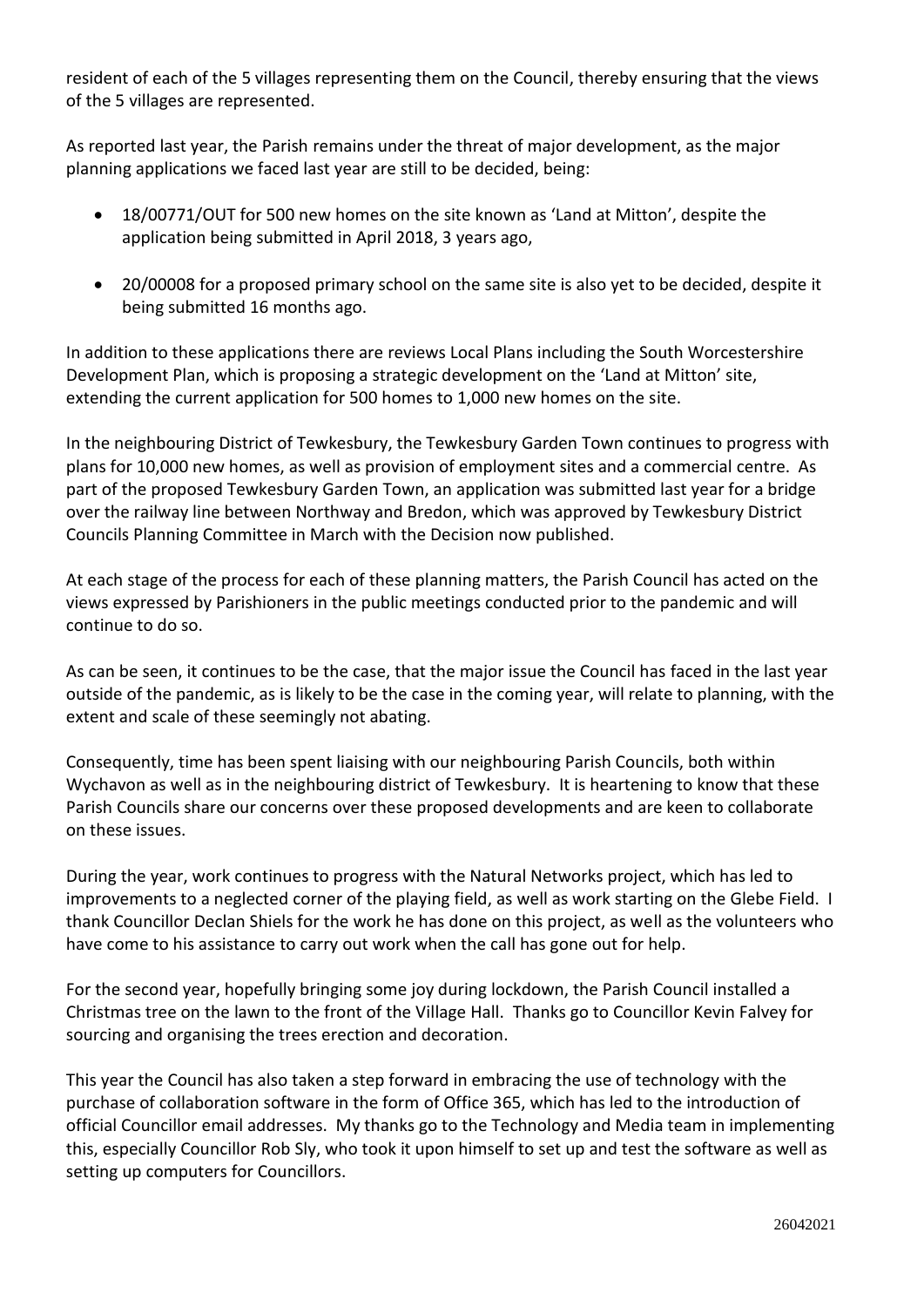It should not be forgotten that the work of the Parish Council is undertaken by Councillors who give their time voluntarily to serve their Parish, I wish to thank them all for the contribution to the work the Parish Council has undertaken during this year.

However, a lot of the work the Parish Council does, could not be easily accomplished if it were not for the support and assistance of others, which includes that of Councillors Arian Darby and Adrian Hardman. I wish to place on record my thanks and those of the Parish Council for the work and assistance provided to us.

If that was not enough, Councillor Adrian Hardman also acts as our County Councillor. I am conscious that he has provided valuable assistance to the Parish in the last year, through local member grants to assist with Covid related projects. I personally wish Adrian well in the County Council election, as the Parish would be a poorer place were it not for him championing the Parish at County Council level.

This is evident from the work done over the last year, which has seen the adoption of footpaths within Queensmead and there resurfacing, as well as the pavement resurfacing works which have taken place to Church Road, Blenheim Drive, Kinsham and the lane between the Dock and Back Lane.

As a Council we are also fortunate to be able to be count on the services of employees who work hard to deliver the services of the Council, who include:

- Jo Lomasney who manages and keeps the Village Hall operational,
- David Grey our Lengthsman for the work he does keeping the village looking resplendent,

Our Clerk and Financial Officer, Tim Drew for managing the day to day running of the Parish Council and implementing the instructions of the Parish Council. I extend my personal and sincere thanks for the support and assistance Tim has provided me this year and in previous years.

Finally, the last year has showed how fortunate we are to live in such a beautiful location and amongst such a wonderful community. It has been my pleasure to serve the community and work with Councillors who care passionately for the parish and its community and dedicate themselves to preserving and improving our Parish.

# **4. County and District Councillor, Mr Adrian Hardman's Report.**

It is with great pleasure that I can give you my annual report using a system that at this time last year I would not have anticipated that I will be able to use or indeed knew of.

It has been a year that the County Council has been dominated by one issue that had emerged just before last year's parish council meeting as a real threat. That is the question of responding to the global pandemic which is COVID-19. This has dominated the activities of the County Council for the past year with three lockdowns; and tragically some 370 deaths in our care homes; and over 830 deaths in our hospitals. In a national context the death toll of 127,000 is more people than live in Wychavon. At peak of the pandemic in the third week of January 2021 we had some 3480 cases reported in a day and some 290 people in hospital suffering from the virus. Currently the position is much improved with only some 9 cases per 100,000 in the District in the past week and no cases reported in the area around the hill.

During the course of the crisis in my role as cabinet member for adult social care I saw myself engage in areas I could not have imagined; taking up the offer of a Worcestershire businessman of half of his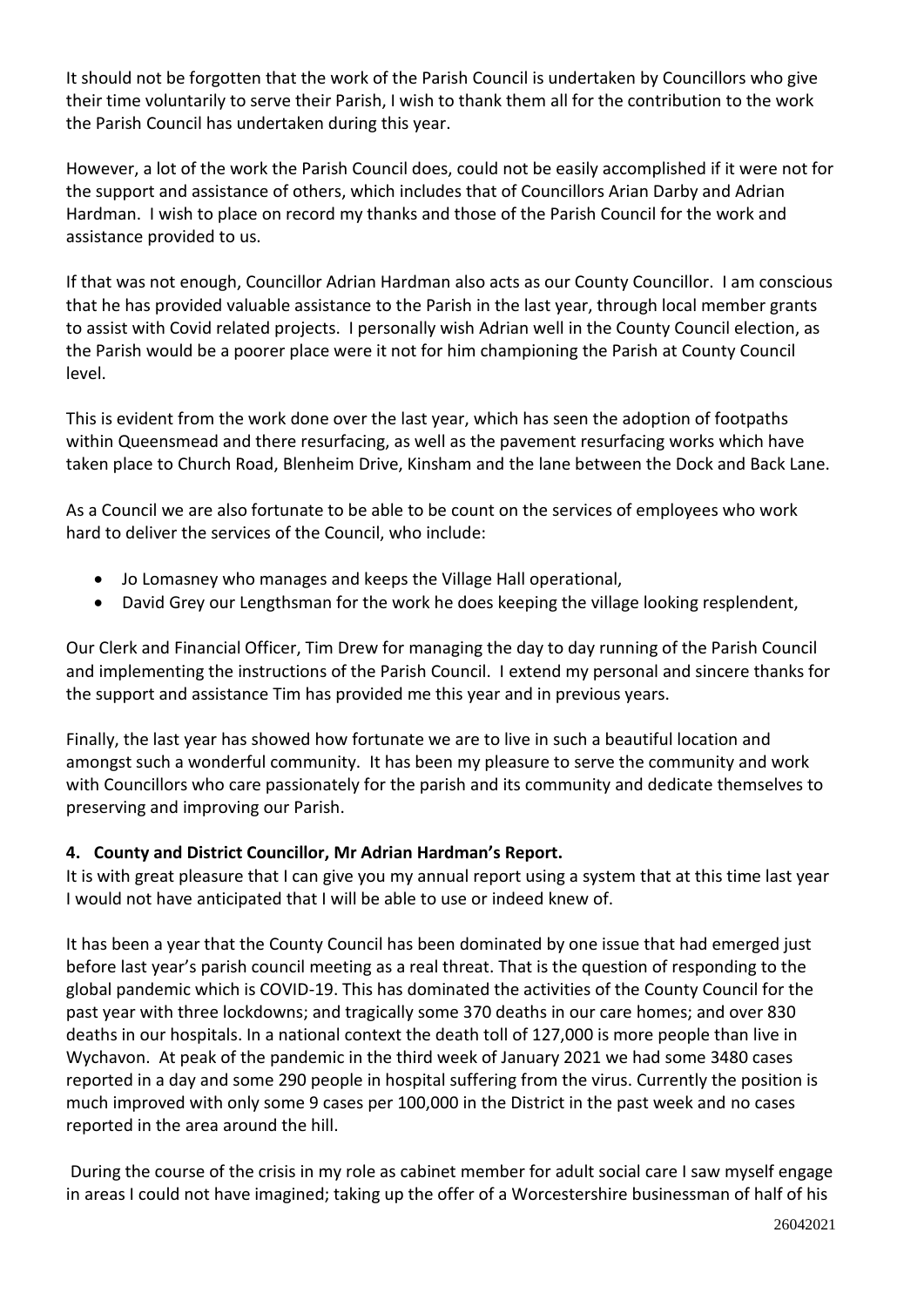airfreighted containers so that we as a County Council could fill it in Hong Kong with PPE; making the decision to open up our care homes just as Gloucestershire were closing theirs; and booking hotel bedrooms so that we could break the train of infection by placing people in a hotel room for 10 days before sending them back to their care home, after discharge from Hospital.

Those with learning disabilities in our County had some of the hardest times during lockdown because they were especially vulnerable to the virus with over 40% all those who caught it dying and hence, we made a very early decision in March to close the resource and contact centres which meant in many cases their families had to pick up the slack and lost all contact with their friends; and routine. The great news is that some 98% of the over 60s are now vaccinated, due to the efforts of Herefordshire's Kate Bingham as Chair of the Vaccine Committee and we are starting to move to the over 45's.

Against this backdrop I have been impressed by the way that the parish council and the residents have managed to remain positive, at once stepped up and formed their own community self-help group which Linked Into the County councils own" here to help" scheme. Well done, Neville, Declan, and team.

The County Council did its best to keep services running during be locked down and managed to restore most of them during the summer but our facilities for the disabled, for instance, were severely affected. We did manage to keep the household waste disposal services going and the bus service did still call in the village.

Education of the pupils of Bredon has been severely affected by school closures and the lockdowns, and I have directed a small grant towards the school to help with catching up. Domestic and adult social care has continued to operate throughout this year, but the staff have had to learn new skills to stop the spread of the infection. Work on the highways has been sporadic due to the lockdowns but by large we have managed to keep the road network to a reasonable standard and works have been carried out. Footway repairs have been carried out in Kinsham, Dock Lane and at long last in Queensmead and we are planning to do Queensmead 3 next which is the Cheltenham road and then Queensmead two which is the centre of Queensmead I hope within the next 12 months. But the issue of the village interconnectors between Westmancote and Kinsham is still to be resolved. County Council funding is directed at areas with inside a 30 mile an hour limit. We will be surface dressing the repairs that we have done on the main section of the village highway in June now. The weather has been yet again rather severe, even snow in April. We have had a very wet autumn and winter which has led to disruption in the Bredon Hill area. While we still have work to do on flood mitigation on the highway towards Bredon, we have done a considerable amount of this work over the past 10 years. And I would applaud the efforts of the parish council has put in over the years so that the flooding even when we had as much rain as we had in 2007 did not cause the same scale of trouble.

As district councillor the main issues that have been concerning me have been the Mitton bank development and the emerging SWDP plan which will set the housing numbers at locations for the next 10 years at least. I continue to try to stop the garden town plan to build 10,000 houses on the edge of ah Parrish. This is of course on top of the normal day to day planning applications, bin collections, and fly tipping issues that emerge in the village from time to time.

I am optimistic that next year we will see a return to a more normal way of life. It has been a privilege and an honour to be in your councillor for the past four years and I hope that you will consider re-electing me in May.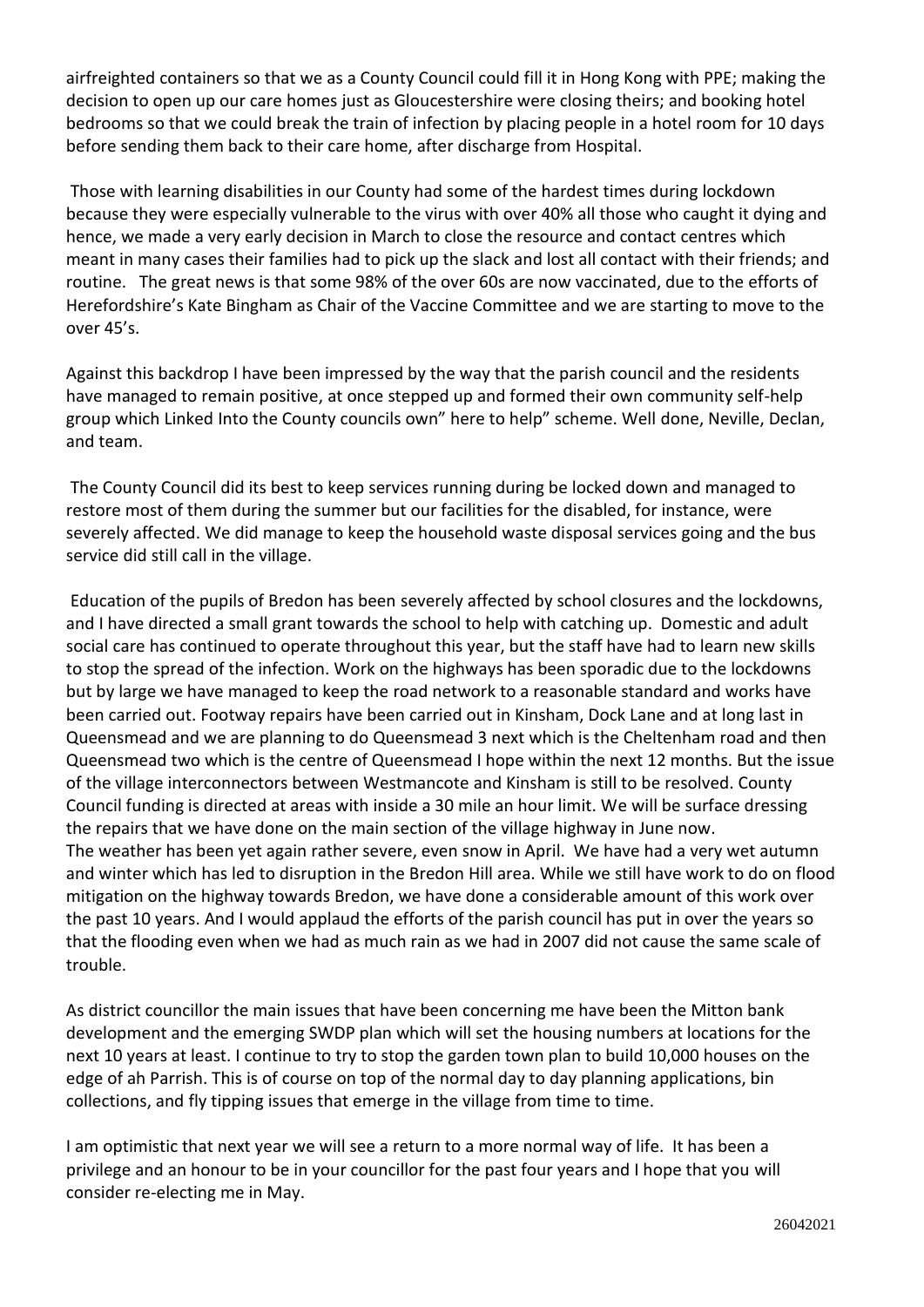# **5. District Councillor, Mr Adrian Darby's Report.**

Since the lockdown in March last year following the outbreak of Covid-19 all meetings both District Council and the Joint Advisory Panel overseeing the revision of the South Worcestershire Development Plan have been held remotely. This was first done by telephone conference, but we quickly changed to Zoom which was also used for the meetings of the parish councils in my ward. Once we had all mastered the use of Zoom things went comparatively smoothly although we were not able to hold our usual site visits before planning meetings.

### *Planning matters:*

Revision of the South Worcestershire Development Plan (SWDP). This is the plan prepared jointly by the three district councils of Malvern Hills, Worcester City and Wychavon, which was finally adopted in February 2016 and is required to be updated after five years in operation. There was a public consultation on the preferred options version of the plan in December 2019. This included provision of 1000 houses at Mitton, 500 of which were to meet Tewkesbury Borough's needs under the duty to cooperate. As a result of this consultation some sites were ruled out and some new ones inserted. However, the whole process has been delayed by the pandemic and the final draft of the plan will now only be presented for public consultation this October and November with submission to the inspector in March 2022. The independent examination will take from May 2022 to January 2023, with the inspector submitting his report in March 2023 and the adoption of the new plan in April 2023. However, at this stage there was a need for a technical appraisal of the sustainability of the preferred options version of the plan and this was produced early this year. A public consultation on this appraisal was held which ended on April 19th. I had made various comments on this in respect to Mitton in meetings of JAP, and online to the consultation. I see that the parish council has made a much fuller response which covers some of the same points.

There was a flurry of activity during the year when the government consulted on a new method for calculating the number of houses which local authorities would have to provide. In the case of the Revised SWDP this would have meant that Wychavon's requirement would double. Happily, this proposal caused a storm of protest from Tory MPs and was scrapped.

Tewkesbury Garden Town. Plans for this exceptionally large new settlement of 10,000 homes which will stretch from Aston Cross to Mitton are progressing steadily and were given a significant boost by the granting of planning permission for a new road bridge over the railway to the north of Northway, linking Hardwick Bank Road with Aston Fields Lane. The original justification for this scheme was that it would make use of a considerable area of brownfield land at the Ashchurch MoD site, but we are now told that most of this will not be available and that the new town will have to extend east of Aston Cross. The Garden Town is a strategic allocation under the Cheltenham, Gloucester, Tewkesbury Joint Core Strategy and therefore does not fall under the Tewkesbury Borough Local Plan, which had its examination in public earlier this year. I appeared (by Zoom) at this for Kemerton Conservation Trust to argue that special recognition should be given to the landscape and biodiversity of the Lower Carrant Valley. I hope that some recognition will be paid to this in the planning of the Garden Town.

Westmancote Planning Applications. As ward member I have the right to ask that an application which would ordinarily be determined by officers be taken to the planning committee. I only do this if the matter is controversial, and last year I did so once in Westmancote for a house in the garden of The Pound. This was a resubmission of an earlier application which had been refused on design grounds, with the position and size of the proposed house altered to meet the refusal reasons. There were a number of Westmancote objectors, and I asked for it to go to committee so that they could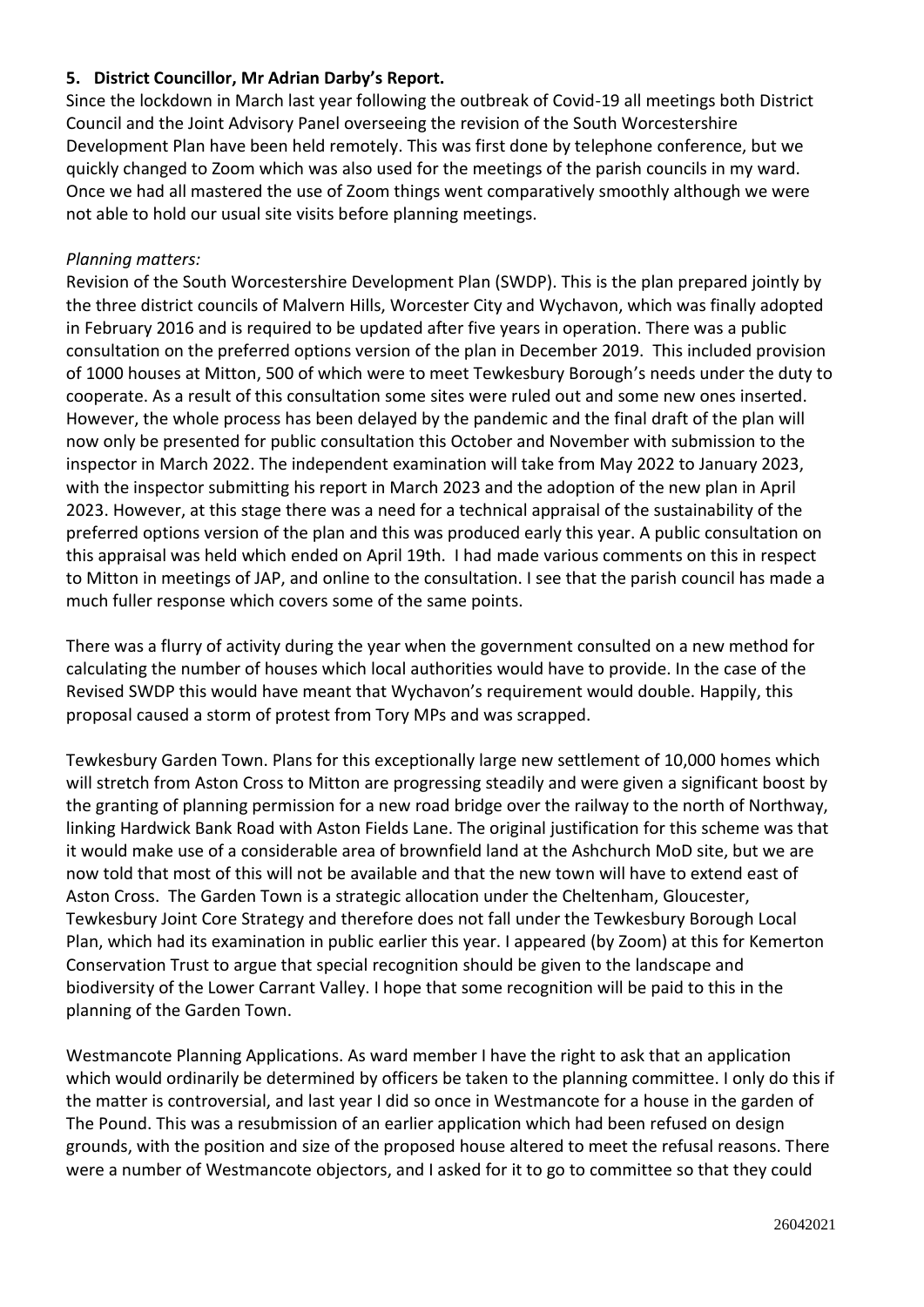make their case. However, they were unable to persuade members of the committee and the application was approved.

The application which has caused most public response in Westmancote is described as in Kemerton although it is in fact just in Bredon. This is the application for a Gypsy/Traveller Pitch at Long Furlong Allotments on Kemerton Road, Bredon. However, I own half the access to this site and have therefore declared a prejudicial interest and will not be taking part in the decision when it comes before the planning committee on Thursday.

### *Other District Council Matters:*

Councillors' Discretionary Fund. I was awarded £500 to give to organisations suffering difficulties as a result of Covid 19. I awarded half each to the two primary schools in my ward at Ashton under Hill and Overbury.

Budget. Wychavon once again froze its council tax this year. The Liberal Democrats wanted to go further and earmark £1million of the council's reserve for exceptional help to those suffering particularly severely from Covid but we were unable to persuade the Conservative majority to do this.

Intelligently Green Plan (IGP). Wychavon produced a plan to meet the threat of climate change and other environmental issues. With other Lib Dem members, I voted against this on the grounds that the measures proposed did not go far enough. In particular, the extra housing proposed in the SWDP Review would create substantial further carbon dioxide emissions which would not be offset by the proposals in the IGP.

### **6. Police Report.**

In PCSO Julie Pardoe's absence, Cllr Falvey read the following report on behalf of the Pershore Rural North and South Local Policing Team:

The last 12 months have certainly been different in the policing world and has bought with it new challenges. Halfway through 2020 we had a new call recording system installed which has taken a lot of adjusting to and is not user friendly when it comes to producing reports such as these. That said due to COVID the crime figures have been skewed and to compare the figures to the previous 12 months would not achieve anything.

I have reviewed the last 12 months and there are only a handful of incidents the majority were reports of anti-social behaviour reported by a single resident, this is being dealt with alongside other agencies including mental health. The village did have a few incidents of catalytic convertor thefts which was a general issue throughout the area at the time, several arrests have since been made. As ever speeding through the village has been flagged as an issue along with evidence of drug taking in the sports car park. SNT have been out and carried out targeted patrol.

We have had several COVID breaches reported to us. All reports were taken seriously and were dealt with via the four E's 'engage, explain, educate, enforce'. None of these have gone to enforcement.

As a team we are grateful to everyone who has followed government guidelines and stayed at home, however we have been made aware and have dealt with visitors to the area who have travelled from further afield causing disruption and concern to the residents of villages surrounding Bredon Hill." There is a website [www.police.uk](http://www.police.uk/) where you can enter your postcode, and this will give you the crimes by month for your area. I'm not sure if this will be of any use to the PC for future reference.

# **7. Questions from The Floor.**